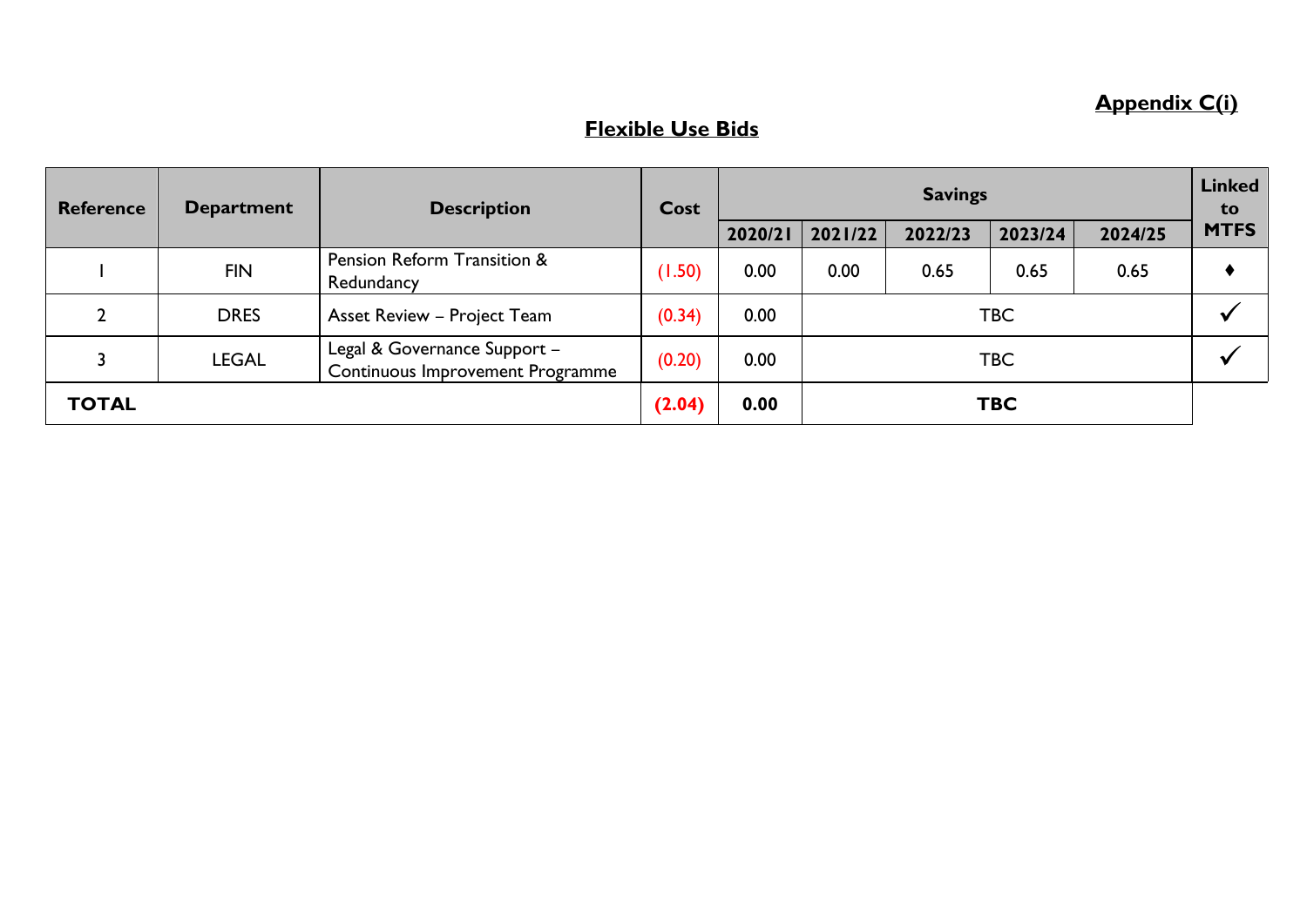## **Flexible Use of Capital Receipts - Schedule**

| <b>Description</b>                                                                                                                                                                                                                                                                                                                                                                 | <b>Investment for</b><br><b>Change Prior</b> | <b>Investment for</b><br><b>Change Feb '21</b> | <b>Total</b><br>Investment | <b>Target Savings</b><br>19/20-23/24 |
|------------------------------------------------------------------------------------------------------------------------------------------------------------------------------------------------------------------------------------------------------------------------------------------------------------------------------------------------------------------------------------|----------------------------------------------|------------------------------------------------|----------------------------|--------------------------------------|
|                                                                                                                                                                                                                                                                                                                                                                                    | <b>Initiatives</b><br>£m                     | $\mathbf{f}$ m                                 | £m                         | £m                                   |
| <b>Demand Management Projects</b>                                                                                                                                                                                                                                                                                                                                                  | 11.532                                       | 1.500                                          | 13.032                     | (22.425)                             |
| <b>Building a Fairer Greenwich</b><br><b>Community Expectations</b><br>Transactional (Business processes)<br>$\blacksquare$<br>Organisational Development (inc<br>$\overline{\phantom{a}}$<br>Agile)<br>Improved Effectiveness and<br>$\blacksquare$<br><b>Efficiency in Commissioning</b><br><b>Outcomes for People</b><br><b>Income Optimisation</b><br>$\overline{\phantom{a}}$ | 1.540                                        | 0.540                                          | 2.080                      | <b>TBC</b> (enabling)                |
| Delivering Capacity and Continuous<br>$\overline{\phantom{a}}$<br>Improvement<br>Total                                                                                                                                                                                                                                                                                             | £13.072                                      | £2.040                                         | £I5.II2                    |                                      |